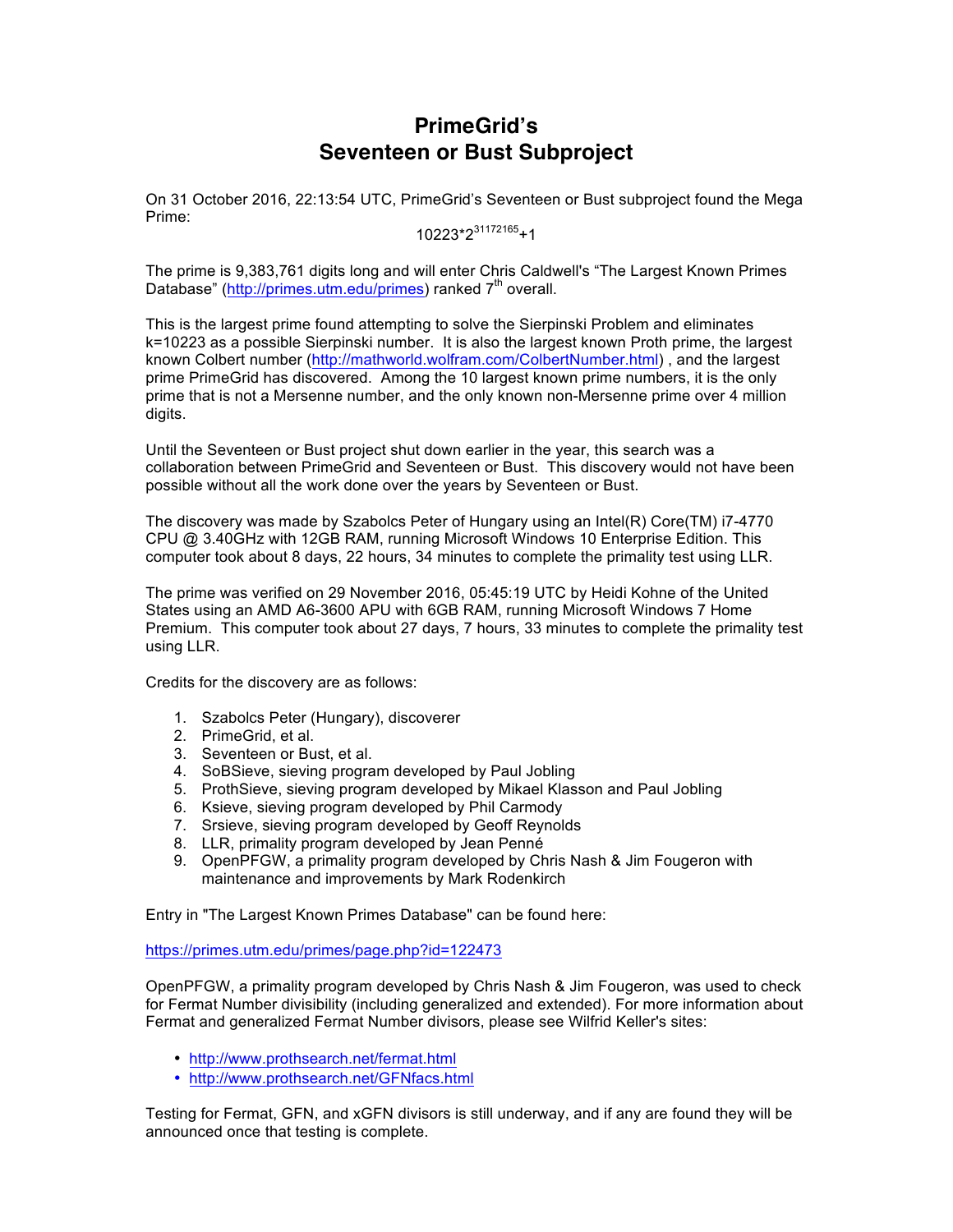## **PrimeGrid's Seventeen or Bust Subproject**

The Seventeen or Bust Project was administered by Louis Helm, David Norris and Michael Garrison.

Using a single PC would have taken centuries to find this prime. So this timely discovery would not have been possible without the thousands of volunteers who contributed their spare CPU cycles. A special thanks to everyone who contributed their advice and/or computing power to the search - especially all the sievers who work behind the scenes to make a find like this possible.

PrimeGrid's Seventeen or Bust subproject will continue to seek to eliminate the remaining 5 k values in the Sierpinski problem. To join the search please visit PrimeGrid: http://www.primegrid.com.

For more information about Seventeen or Bust and the Sierpinski problem, please visit http://primes.utm.edu/glossary/xpage/SierpinskiNumber.html.

### **About PrimeGrid**

PrimeGrid is a distributed computing project, developed by Rytis Slatkevičius and currently administered by Iain Bethune, James Breslin, Scott Brown, Ulrich Fries, Charley Gielkens, Michael Goetz, Roger Karpin, Rytis Slatkevičius, and Van Zimmerman.

PrimeGrid is hosted by Rackspace, and their generous contributions have helped make this project possible.

PrimeGrid utilizes BOINC and PRPNet to search for primes with the primary goal of bringing the excitement of prime finding to the "everyday" computer user. Simply download the software and let your computer do the rest. Participants can choose from a variety of prime forms to search. With a little patience, you may find a large or even record breaking prime.

### BOINC

The Berkeley Open Infrastructure for Network Computing (BOINC) is a software platform for distributed computing using volunteered computer resources. It allows users to participate in multiple distributed computing projects through a single program. Currently BOINC is being developed by a team based at the University of California, Berkeley led by David Anderson.

This platform currently supports projects from biology to math to astronomy. For more information, please visit BOINC: http://boinc.berkeley.edu

#### PRPNet

PRPNet is a client/server application written by Mark Rodenkirch that is specifically designed to help find prime numbers of various forms. It is easily ported between various OS/hardware combinations. PRPNet does not run each PRP test itself, but relies on helper programs, such as LLR, PFGW, phrot, wwww, and genefer to do the work.

For more information, please visit PrimeGrid's PRPNet forum thread: http://www.primegrid.com/forum\_thread.php?id=1215